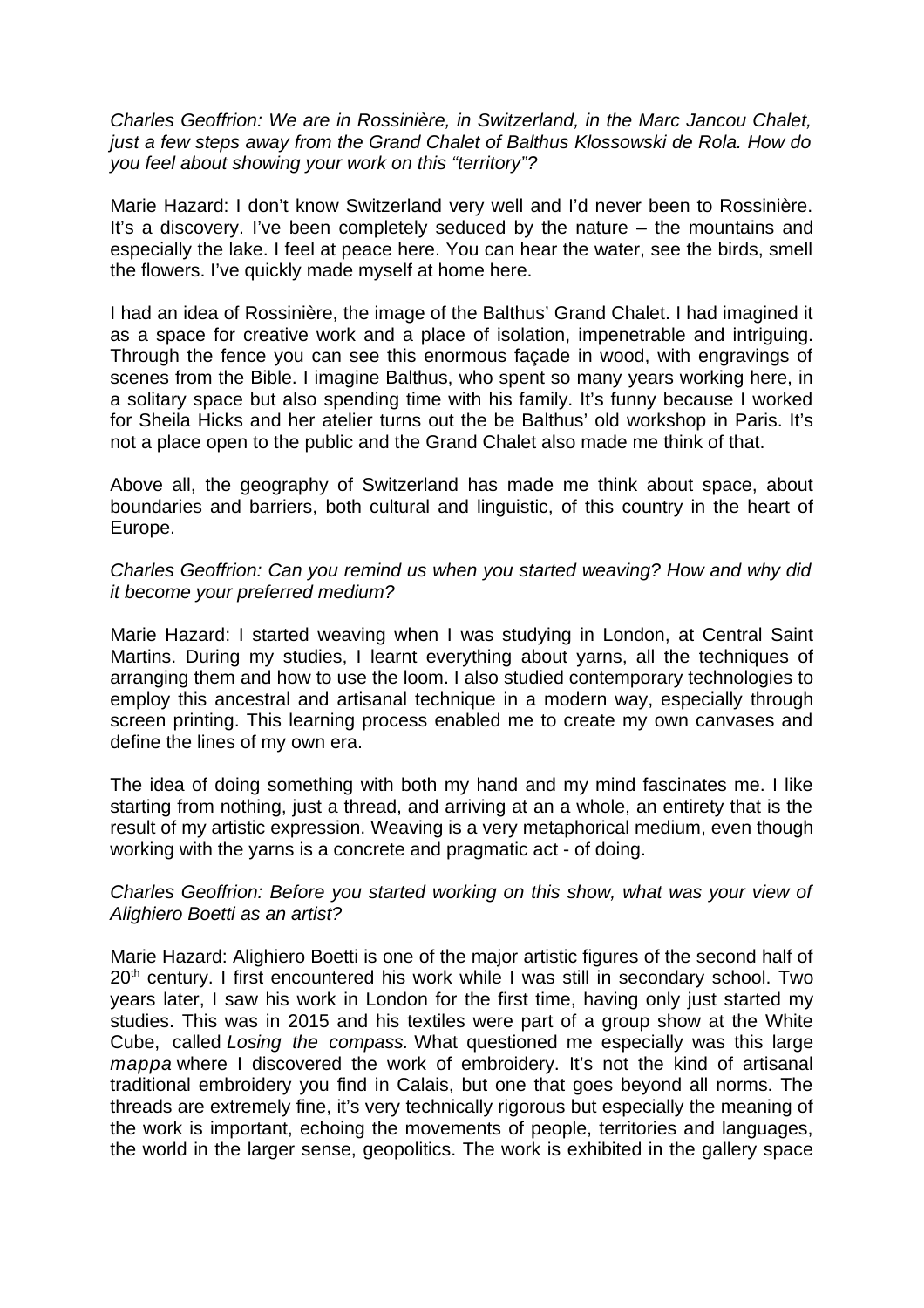but invites the viewer to travel, to change location. Looking at it, I had the feeling of no longer being in London, a sense of losing all spatial and temporal references.

Boetti embodies the history of the world. I see him as a very modest artist, able to efface himself, to step back behind his work. There are not many pictures of him on the internet, he likes to remain discreet. I feel a certain gentleness in him. His titles are simple but powerful. He manages to do a lot with very little. Even though some of his pieces are large, most of them are not monumental. For example the *Arazzi:* they are small but carry so much in them. And it's the same for his other works: *Object and subject, Essence and substance, The Useful and the Useless, Between horizontal and vertical,* which all refer to an association between concrete and contrary elements. You can understand his vision from a single title; the title says it all.

*Charles Geoffrion: What links could you make between your own practice and Boetti's? What do you think are the points of contact and the differences between your respective approaches to weaving?* 

Marie Hazar: We are not of the same generation and did not evolve as artists in the same era. In fact, it's a bit anecdotal but I was born in the year that Boetti died, in 1994.

However, we do have a few things in common. First, we start from the same thing: a thread, a needle, a shuttle (in my case) and we weave. We use similar colours; the shape is always a square or a rectangle and we rarely make monumental work. What we also have in common is the strong presence of language (words, letters, sentences).

We both work with colour, juxtaposing different colours: if for example we run out of yarn of one colour, we continue weaving with another to finish the pattern we started.

Contrary to Alighiero Boetti, I am not looking for perfection in the artistic product. Quite the opposite: I make place for the accidental, it is in fact an integral part of my creative process. In the works that are in this show, there are many errors, folds, threads that disappear or hang down.

Also, I use techniques such as printing, which is part of my day and age, and I make use of it in my practice. This considerably transforms the relationship to time in my work. While it takes me less than a minute to digitally print a pattern on the textile that I had to first weave completely manually, Boetti would spend dozens or even hundreds of hours on each piece, requiring indispensable human reinforcements (using the work of embroiderers in Afghanistan or Pakistan). With me, the digital printer embellishes my weaving by creating a pattern that completely changes how the work is conceived of both visually and in terms of its interpretation. I work completely by myself, except for when my younger brother, Loup, helps me stretch out the warp to save time, because that takes me at least a week before I can start weaving. For the moment, I'm not quite ready to work with any assistants, because I need to feel the weight of time, a cyclical rhythm that accompanies my everyday life. My schedule adapts to the stages of the weaving process.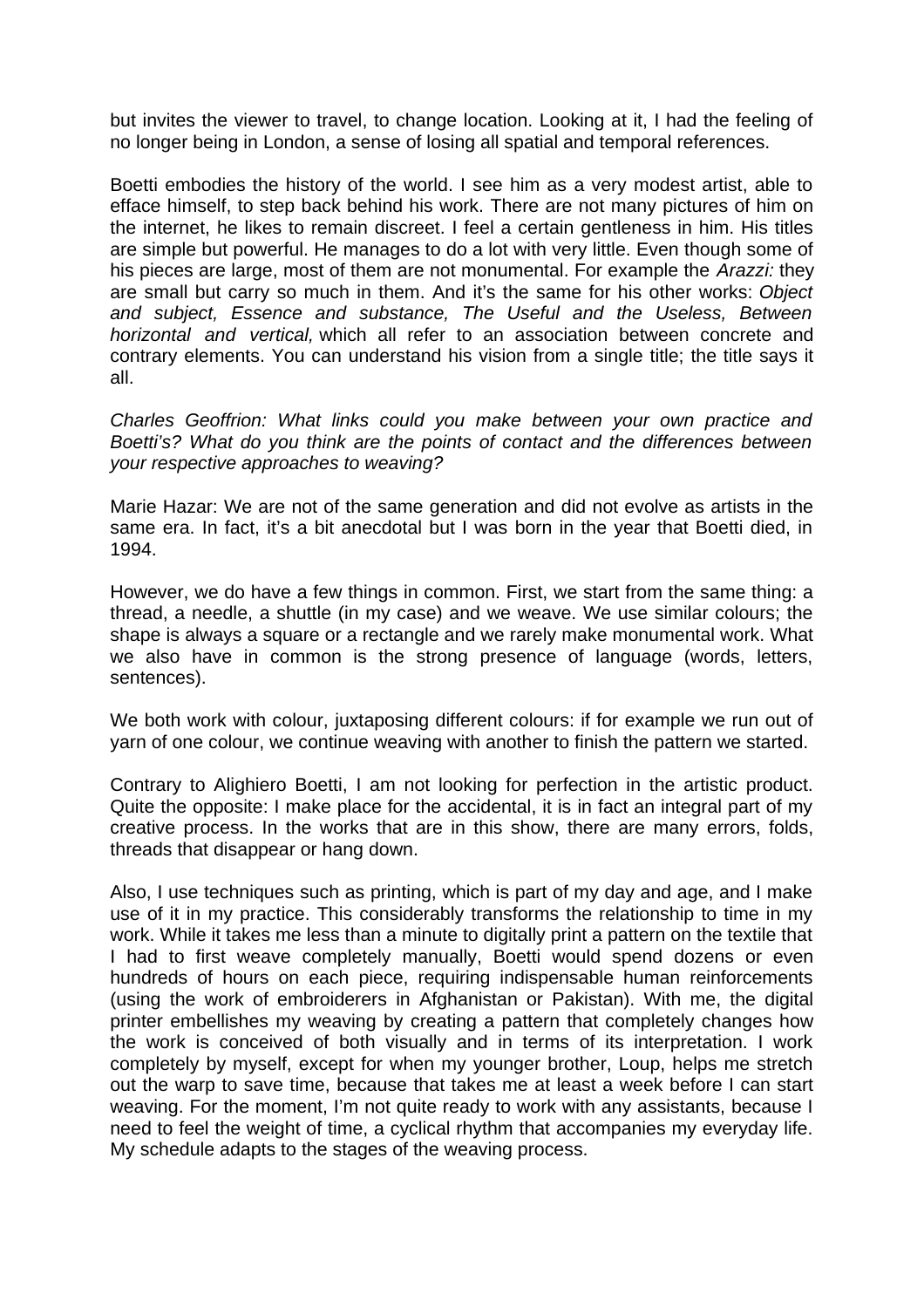Another difference is also significant, of the grid as a reference to create the weaving. To weave a certain pattern, you have to follow a process that is represented on a grid. When you look at Boetti's drawings, you can see that he too follows a framework. The grid is a sequence of squares in which he inscribes letters. On my side, I never start from a grid in order to weave, there is no technical data sheet. However, I do start from my own drawing, which is abstract. I base my work on this abstract and conceptual idea of a textile in painting, in order to create a work that is essentially also abstract. The drawing replaces the traditional grid of the weaver.

# *Charles Geoffrion: In September 1967, Alighiero Boetti took part in Germano Celant's* Arte Povera *show. Has the visual language and material of* arte povera *had any influence on your own work?*

Marie Hazard: When I started studying at CSM in 2014, I found myself in front of a weaving loop for the first time in my life and the first work I made was a chain of white cotton threads which I combined with twigs from a tree I found in one of London's parks. The piece was an interpretation of my childhood, of my memories from the French countryside, a place in Bourgogne. Using the humble material of found wood could be seen as a reference to *arte povera*; however, I did not refer to it directly.

I have not been influenced by *arte povera,* which is a specific artistic movement originating in a particular geographical, historical and economical context. Of course, I knew of the movement because I learned about it in secondary school and later during my university studies. Among the different avant-garde movements, I feel the closest to Bauhaus. I have been deeply influenced by the work of Annie Albers, which I discovered during her retrospective show at the Tate. I'm interested in the visual aspects of movement and forms; I've separated myself from all the strict technical restrictions imposed by the Bauhaus movement.

# *Charles Geoffrion: In the work presented in this show, most are deformed, crumpled, some have folds, a kind of wear and tear. Can you say a bit more about what your intention was, if there was one?*

Marie Hazard: Yes, that was intentional. It is the first time I have worked in this way. First, I weave, then I wash the weavings in a washing machine; some are cut up and sewn back together to create a new textile. Others are simply washed to transform the material. For example, if you machine-wash a cashmere yarn, it changes, becomes more rigid yet remains soft. For this exhibition, I also used polyester for the first time, which creates knots when you wash it.

I introduce a new form into the frame of the weaving. In some weavings, I intentionally leave fringes. In my piece *Déplie-moi* [*Unfold me*]*,* I invite the viewer to glimpse the work's imperfections. I work against its smoothness; you can see and feel the material. It is the same with the support: I refuse to use any frame or chassis, which makes it easier to exhibit and move the work. The support is free, stripped of any other support materials. I am not striving for an aesthetically beautiful or perfect product. My works are the result of voluntary and involuntary errors. My process is more important than its result.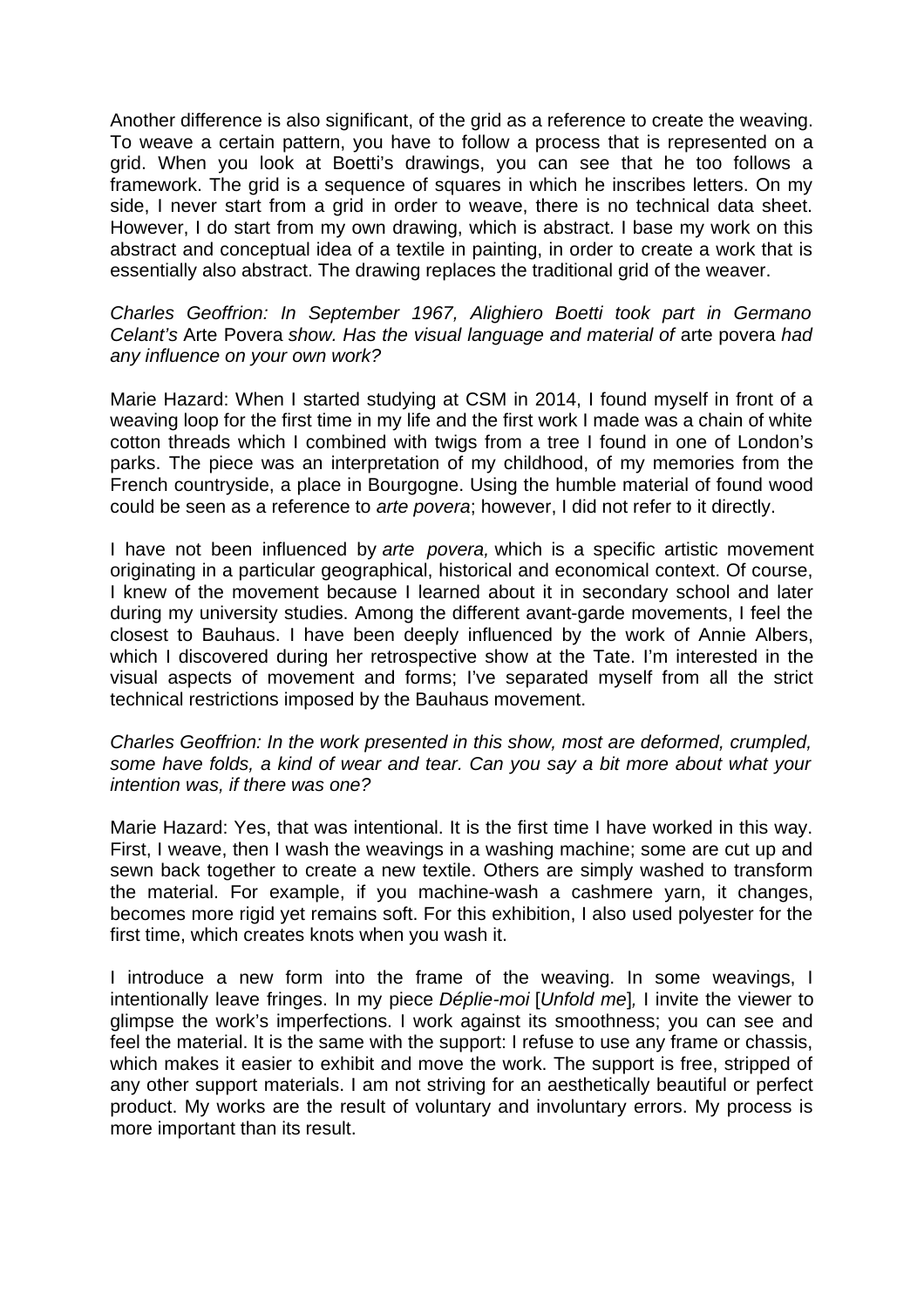*Charles Geoffrion: When you see the show, you understand to what extent words and language in general are really omnipresent in your work.* 

Marie Hazard: The presence of language in my work is very important and still more so in this specific show in Switzerland. After all, we move through a territory that includes several languages: French, German, Romansh and Italian. That was the first thing that struck me when I came to Rossinière: that the language spoken changes from one canton to another. I therefore wanted to pay tribute to language as a communication tool and a bridge between different cultures.

*Charles Geoffrion:* In your piece *Useful Net,* we find the verses of the Swiss poet and translator Philippe Jaccottet. What is your relationship to books and why did you choose to refer to Jaccottet's modern poetry?

Marie Hazard: Books do play an important role in my research stage, even though I have also worked a lot with institutions such as Pro Helvetia or the Institut Suisse in Paris, as well as with documentaries, newspaper articles, atlases or material from the internet. I like books not only as tools, but just as much as objects (the materials, threads, leather, paper, ink, typography, the way they feel and smell).

I first read his collection *Winter Light,* then *Through and Orchard* with Pierre Talcoat's illustrations in the Fata Morgana edition. I remembered that Philippe Jaccottet referred to weaving and specifically to the weaving shuttle, to network as a metaphor of the cyclicality of time, from life to death. There is this idea of a back-and-forth movement between life and death that has touched me deeply. I find the metaphor of weaving a "useful net" very beautiful. Hence, I wanted to honour Jaccottet's work by including him directly in my weaving.

*Charles Geoffrion: We are living in a super-globalised era where information circulates ever more quickly. Is weaving for you a way of freezing time? Let's take the example of your piece* Get me the news*, 2019.* 

Marie Hazard: Yes, it is a way of freezing my own time. I weave the present, the everyday, the mundane. That's how I express the idea of contemporaneity in my work.

In the magazines I wanted to choose fragments, titles in different languages but with a universal appeal. Words that you can quickly decipher and interpret. For example, there's the word *Brexit*, which you will understand regardless of your mother tongue. There is something direct in the very title of this work, an injunction hinting at the immediacy of our needs linked to our era. The format of my works also reflects the chaos of our time.

When I was doing research for the show at Marc Jancou, he would regularly send me whole piles of Swiss magazines. I would read the titles, look at the typography and the images. I would then rip out the pages I found interesting, crumple them as if the magazine had passed through the hands of many readers. In the end, I would arrange the pages on the floor and take a picture of the layout, then print and heatpress the image onto the weaving. It's like a kind of *mise-en-abyme*, a photo of a